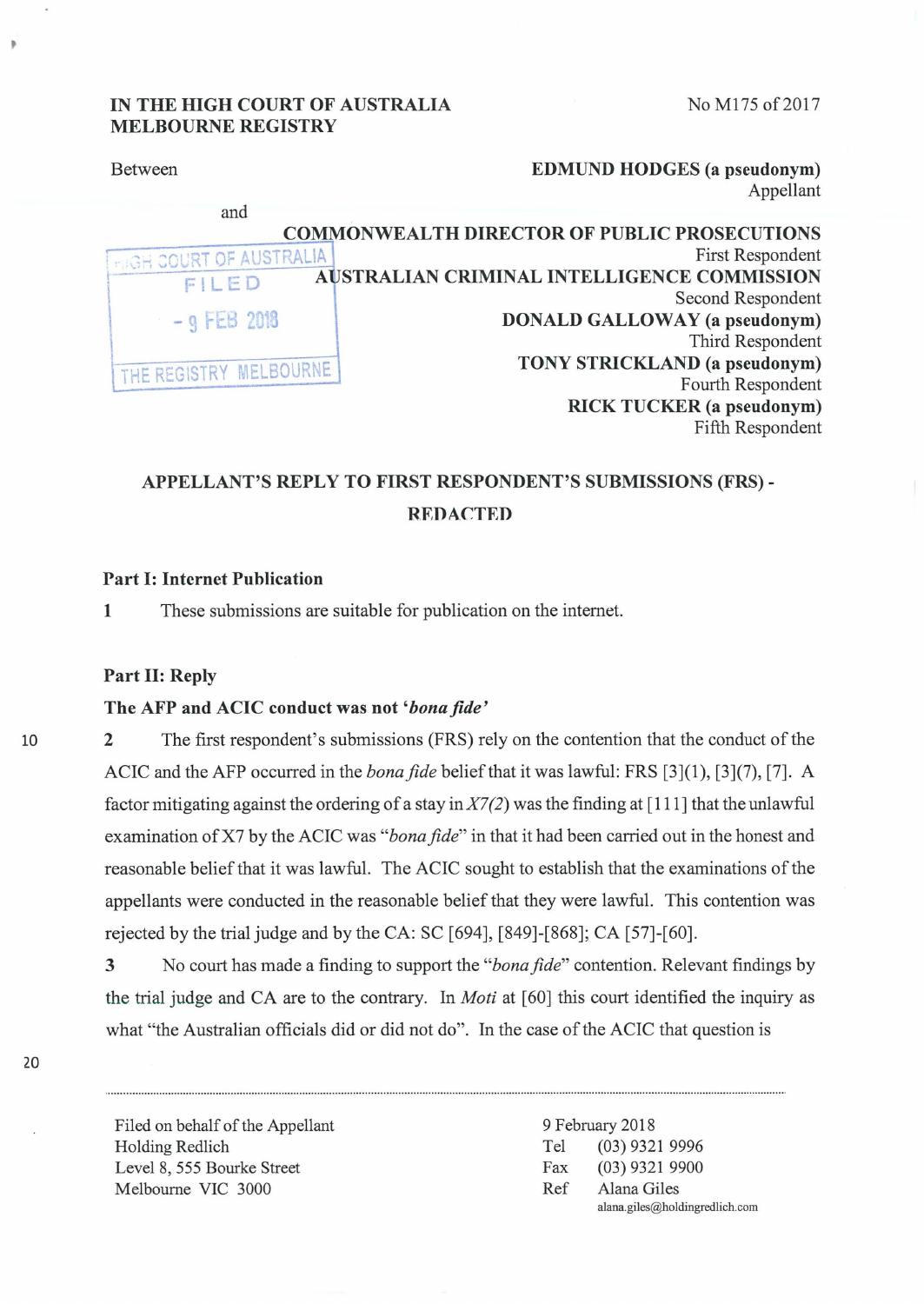answered by reference to SC [694], CA [116], CA [107], SC [707], and SC [708]-[709], [880]. And in the case of the AFP by reference to SC [1119] and SC [1122].

### **Practical or actual unfairness**

**4** The Court of Appeal in *X7 (2)* recognised the *Hammond* principle as explained in *X7* (1) at [124] {X7(2) at [21]-[24]}, approved by a majority of the court in *Lee(l)* {X7(2) at [30]- [52] and applied in *Lee(2)* {X7(2) at [54]-[55]}. This aspect of the case was but one element of the unfairness occasioned to the trial of the appellants by the unlawful conduct of the executive.

**5** In *X7 (2)* the potential unfairness to the trial was the fact of the unlawful examination. No dissemination or use of the examination material had occurred. At the time of the unlawful examination it was reasonable for the ACC to have acted on the basis that the examination was lawful, provided that quarantining directions were in place and adhered to, which they were: *X7(2)* at [110].

6 Before the principle explicated in *Hammond* and *X7(1)* at [124] engages, it must be demonstrated that the person facing trial had been compelled to answer questions ahout the matters the subject of the trial. A stay was not granted to *X7* for the very reason that, on the evidence, the principle could not be engaged, because the record of the examination (which would have revealed the nature of the questioning) was not before the court. The content of 20 the examination may have been anodyne: *X7(2)* [110]-[111] per Bathurst CJ (with whom Beazley P, Hidden, Fullerton, Hulme JJ agreed), [115] per Beazley P; SC [222]-[227] especially at [226]-[227]. The extreme measure of a stay could not be granted on such a basis. 7 The appellant's case is not that *X7(2)* is wrong. It was wrongly applied by the CA and

is wrongly relied upon by the first respondent. In this case the record of the compelled testimony was tendered before and analysed by her Honour as against the case and charges faced by the appellant, at SC [718]-[727]. At SC [722] her Honour found

At SC [766] her Honour made the express finding that the appellant is "now constrained in the conduct of his trial, by reason of 30 the answers given on oath, in precisely the same way envisaged by the majority in X7(1)."

> **8** The appellant's case has always been that the content of his examination plainly engaged the *Hammond* principle as described in *X7(2)* at [124]: AS [43]-[46], [71][-[73]. SC [766] and fell within the description provided by Bathurst CJ in *Seller(2)* at [104]; cfFRS [35] and[44].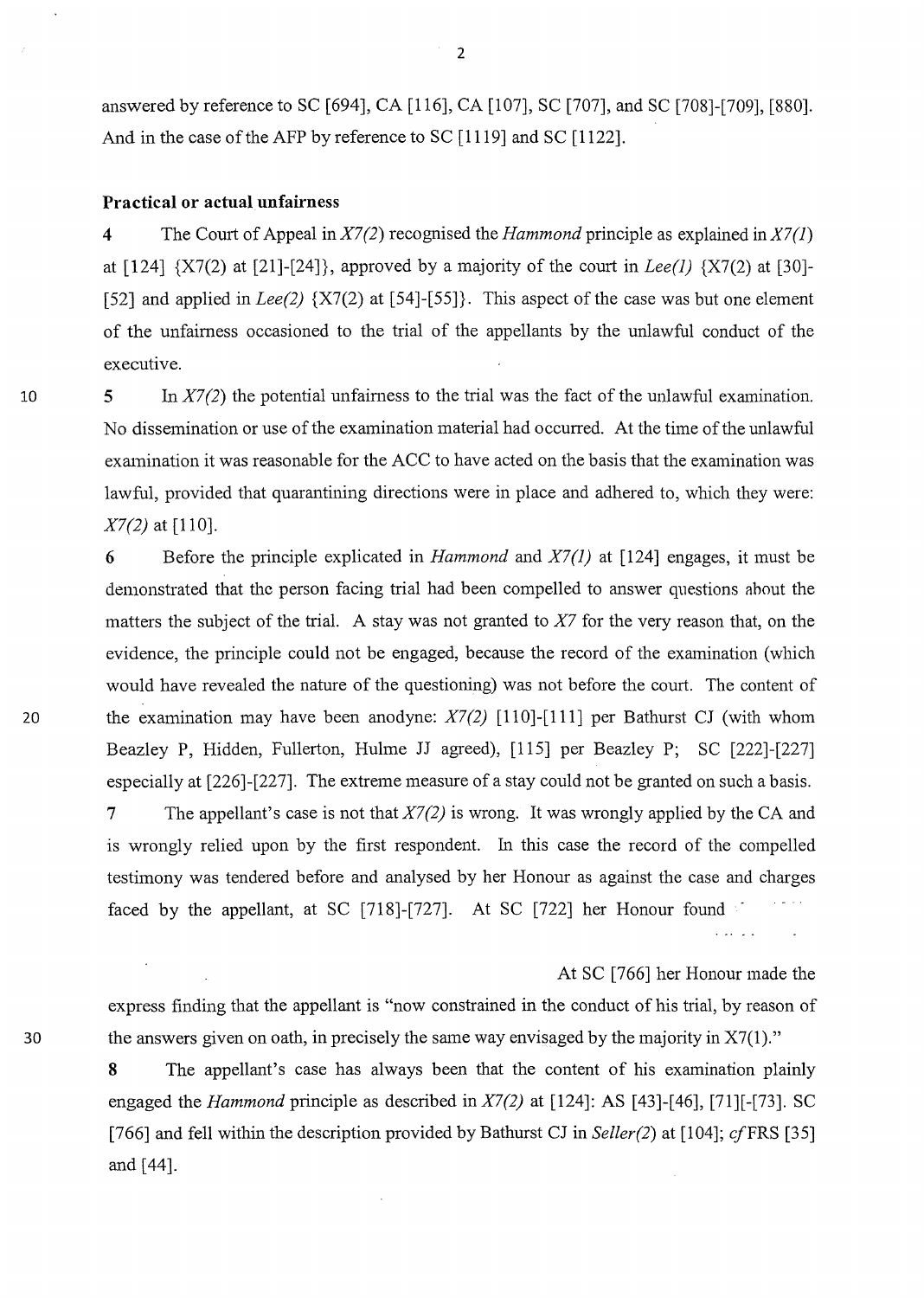9 In the case of the appellant, actual prejudice to his fair trial as described in *Hammond*  and *X7(1)* at [124] was established. Contrary to the findings of the CA, nothing further was required. In particular, there was no prerequisite that the appellant prove that specific pieces of evidence had been obtained by the AFP only by virtue of the compelled testimony. *InX7(2)*  the question of derivative use simply did not arise. The examination material was quarantined from investigators and prosecutors.

10 At FRS [43]-[44], [50], [53], the decision *inX7(2)* and its application to the case of the appellant is misunderstood. The issue in *X7(2)* was not the existence of the *Hammond*  principle or that its engagement did not warrant a stay but rather, its engagement in the case of 10 X7 had not been made out, because there was no evidence that X7 had been compelled to answer questions "as to the circumstances of the alleged offence": *Hammond* [220], *X7(1)*  [136]. The court identified the remedy as putting the record of the examination before the court: *X7(2)* [110], [111], [115]. As set out above, in this case the appellant did just that.

> 11 The FRS at [48J-l54] refer to a concession said to have been made regarding the applicability of the *Ilammond* principle. No such concession was made and the CDPP submissjon (which was accepted by the CA) should be rejected for the reasons set out at paragraph 31 of the appellant's response to the ACIC submissions: AS [62].

12 *The Hammond* principle was not the only basis upon which the appellants submitted and the trial judge found that a stay was required. In addition to a finding of unfairness in the 20 trial on the *Hammond* basis {SC [712], [718]-[727], [766]} her Honour found unfairness occasioned by the unlawful dissemination of examination material on the basis that the AFP had been assisted in document selection and brief preparation as explained by Schwartz {SC [713], [776]-[817]} and the forensic choices of the appellants had been further constrained because of the interference with their capacity to test the prosecution case at trial {SC [714], [818]-[819]}.

13 Further, a core submission in favour of a stay was, from the outset, based upon the fact that each aspect of unfairness or forensic detriment to the appellant and forensic benefit to the prosecution was in this case deliberately engineered by the AFP, ACIC and CDPP: see Appellant's written submissions at first instance at [6]-[8], [26(f), (g), (n)], [27], [142], [145]- 30 [148], [155], [170]-[178], [179]-249], [330], [334]-[338], [384], [394(d)], [541], [534]-[547]. As her Honour found, the very purpose of the unlawful examinations and the unlawful disseminations was to achieve forensic disadvantage to the appellants and advantage to the prosecution, in foreseen future legal proceedings; the very prejudice that the statute sought to avoid: se [41 (g)], [42], [563], [597], [622], [647], [708]-[710],[722], [726]-[727], [865],

3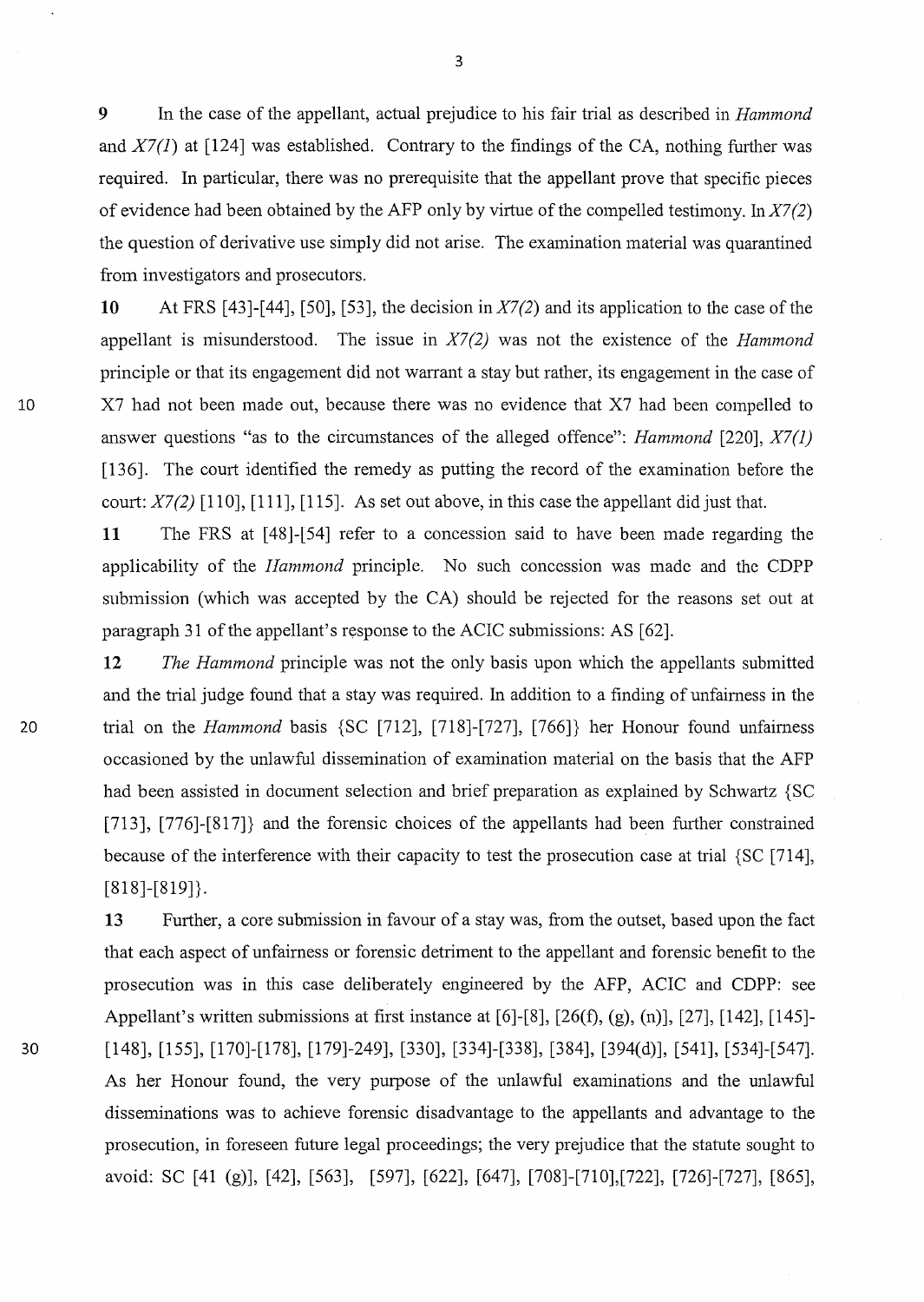[868], [880]. And it was achieved.<sup>1</sup> The acceptance of this contention did not depend upon or require a finding that Sage was recklessly indifferent in relation to his failure to comply with his s 25A obligations.

## **'Salami slicing' approach**

**14** The first respondent's submissions at FRS [65]-[75] reflect the flawed approach adopted in the appeal to the CA, and adopted by the CA itself. The CA failed to have regard to the multi-factorial basis for the trial judge's decision. Her Honour's conclusion that Sage's conduct was reckless to his obligations to an unacceptable degree was but one of many factors 10 leading to the decision. The adjective was of less significance than her Honour's findings as to what the executive actually did. It did not "underpin" any aspect of the decision: cf FRS [65]-[67]. Her Honour could have used different terminology to describe the conduct; it matters not, because the power to grant a stay is not dependent upon satisfaction of a particular legal test for recklessness. If such a point needed to be made clear it was made clear by this court in *Moti* at paragraph [60]. Now, the first respondent seeks to elevate the significance of the 'reckless' Iimling to the ultimate uecision to the grant of stay.

**15** The approach, adopted by the first respondent in its appeal, then by the CA in its reasons, and again now by the first respondent in its defence of the CA's decision (FRS [65], [66], [67], [74], runs against the principles that apply to the determination of an interlocutory 20 appeal against a decision to grant a pennanent stay of a triaJ.2 The principles in *House v The King* apply to such an appeal, and the authority of the trial judge is preserved in the interlocutory appeals process and should not lightly be interfered with: *Joud v R* (2011) 32 VR 400 at [132]-[133]; *DPP v Pace, Collins and Baker (pseudonyms)* [2015] VSCA 18. An appeal should not succeed merely because the appellate court reaches a different conclusion on

<sup>&</sup>lt;sup>1</sup> This was not a matter of inference, it was the direct evidence of the Senior Investigating Officer Schwartz: T3703.31-T3705.28, T3707.7-11, T3707.22-T3708.20, T3711.20-29. The FRS at [60] is simply not the evidence. The cross-examination of Schwartz at T3700 and following was plainly directed to disputing his assertion that the examinations were a "waste of time", and resulted in him giving direct evidence of the matters found by her Honour, including the assistance provided to document identification and brief compilation and the forensic disadvantage to an accused of being locked in to a version of events on oath: T3705, for example; SC [772], [783]-[790], [808]-[810], [817], [876]. Contrary to the CA's observations, there was nothing controversial about these findings. They flowed as a matter of course from the evidence of Schwartz and the circumstances of the case as explained by her Honour. They were not in conflict with evidence of other AFP Officers, none of whom denied the forensic benefits explained by Schwartz. Their statements contained only a narrow denial, not relating to derivative use but rather confirming that they did not include the record of examinations of the appellants on the briefs of evidence and did not take the evidence into account when making any decision to charge. To the extent that the FRS at [60] rely on the "very limited nature of (Schwartz's) evidence" in this regard, the amount of time taken to obtain the responses from Schwartz on any topic was a function of his desire to address the questions truthfully: see SC [29]-[31], [33]-[34], [38], [432]. <sup>2</sup> See Respondents' Joint Submissions to CA on Grounds 3, 4, 5, 6, 7 and 8 at paragraphs [1]-[7].